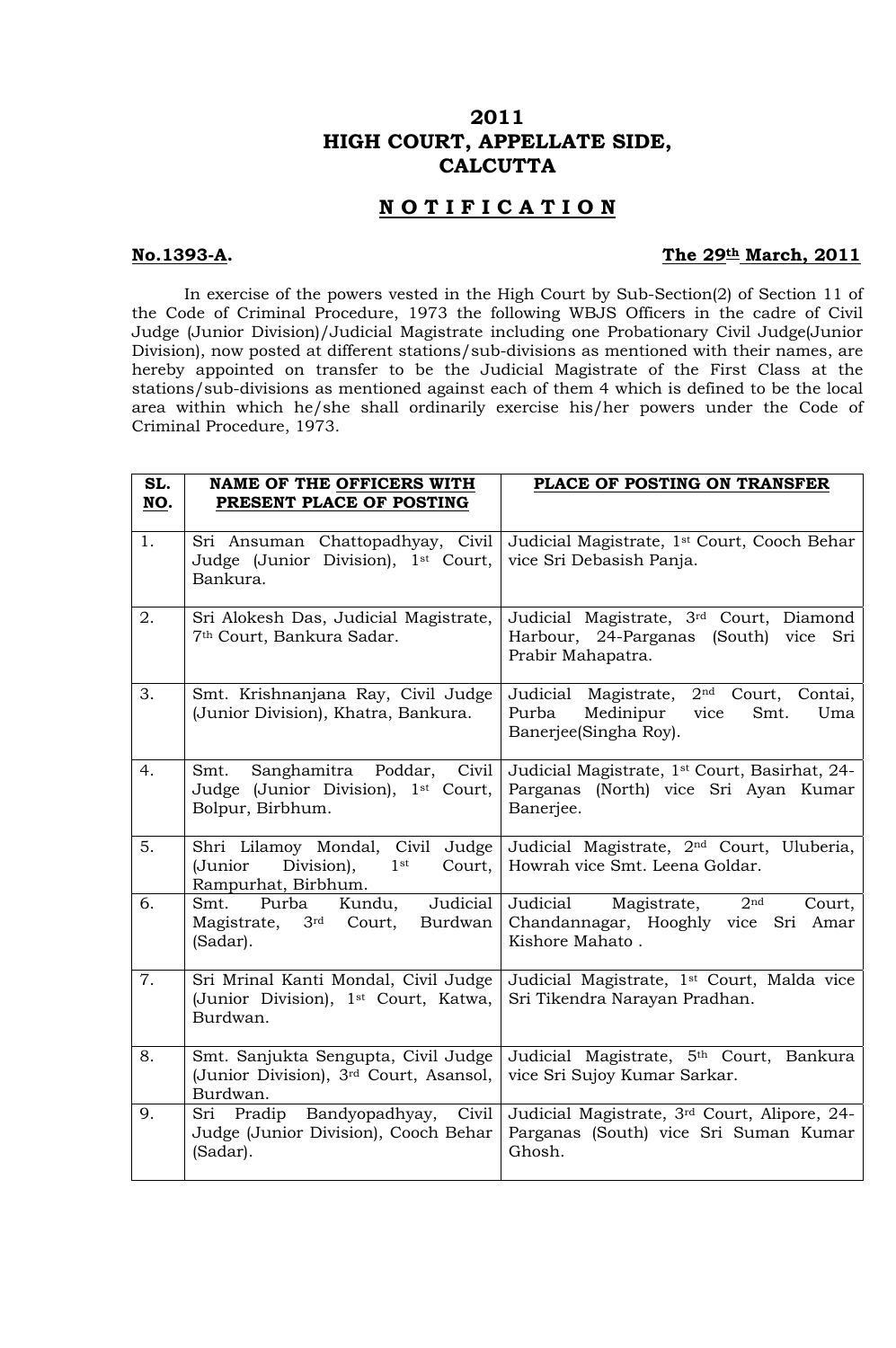| 10. | Sri S.M. Shahnawaz, Civil Judge<br>(Junior Division), Additional Court,<br>Cooch Behar (Sadar).                        | Judicial Magistrate, 5th Court, Alipore, 24-<br>Parganas (South) vice Sri Santosh Kumar<br>Pathak.   |
|-----|------------------------------------------------------------------------------------------------------------------------|------------------------------------------------------------------------------------------------------|
| 11. | Sri Prakash Barman, Civil Judge<br>(Junior<br>Division)-cum-Judicial<br>Magistrate,<br>Mathabhanga,<br>Cooch<br>Behar. | Judicial Magistrate, 2 <sup>nd</sup> Court, Ranaghat,<br>Nadia vice Smt. Sushmita Mukherjee.         |
| 12. | Sri Hiranmoy Sanyal, Civil Judge (Jr.<br>Judicial<br>Divn.)-cum-<br>Magistrate,<br>Toofanganj, Cooch Behar.            | Judicial Magistrate, 3rd Court, Serampore,<br>Hooghly vice Smt. Jyotsna Roy.                         |
| 13. | Sri Arijit Mukhopadhyay, Civil Judge<br>Division)-cum-<br>(Junior<br>Judicial<br>Magistrate,, Dinhata, Cooch Behar.    | Judicial Magistrate, Nabadwip, Nadia vice<br>Sri Subhankar Biswas.                                   |
| 14. | Sri Rajesh Guha Roy, Civil Judge<br>(Junior Division), Siliguri, Darjeeling.                                           | Judicial Magistrate, Amta, Howrah vice<br>Smt. Barnali Dasgupta.                                     |
| 15. | Sri Prasun Ghosh, Civil<br>Judge<br>Division)-cum-<br>Judicial<br>(Junior<br>Magistrate, Kalimpong, Darjeeling.        | Judicial Magistrate, 10th Court, Alipore, 24-<br>Parganas (South) vice Sri Amitava Das.              |
| 16. | Sri Sutirtha Banerjee, Civil Judge<br>(Junior Division), Mirik, Darjeeling.                                            | Judicial Magistrate, 4 <sup>th</sup> Court, Howrah vice<br>Sri Rintu Sur.                            |
| 17. | Sri Uday Rana, Civil Judge (Junior<br>Division), Mungpoo, Darjeeling.                                                  | 2 <sup>nd</sup> Court,<br>Judicial<br>Magistrate,<br>Katwa,<br>Burdwan vice Sri Sougata Chakraborty. |
| 18. | Md. Ruknuddin, Civil Judge (Junior<br>Buniadpur,<br>Dakshin<br>Division),<br>Dinajpur.                                 | Judicial Magistrate, 3rd Court, Sealdah, 24-<br>Parganas (South) vice Syed Dilwar Hussain.           |
| 19. | Ghosh, Civil Judge<br>Arpita<br>Smt.<br>(Junior Division), 1 <sup>st</sup> Court, Howrah.                              | Judicial Magistrate, 4th Court,<br>Purulia<br>(Sadar) vice Sri Madhusudan Paul.                      |
| 20. | Sri Sujoy Bal, Civil Judge (Junior<br>Division), 7 <sup>th</sup> Court, Howrah.                                        | Dakshin<br>Judicial Magistrate, Balurghat,<br>Dinajpur vice Sri Rishi Kushary.                       |
| 21. | Chandraprova<br>(Saha)<br>Smt.<br>Chakraborty, Judicial Magistrate, 2nd<br>Court, Howrah.                              | Judicial Magistrate, Mathabhanga, Cooch<br>Behar vice Sri Prakash Burman.                            |
| 22. | Smt. Mou Ghatak Majumder, Judicial<br>Magistrate, 7 <sup>th</sup> Court, Howrah.                                       | Judicial<br>Magistrate, Toofanganj,<br>Cooch<br>Behar vice Sri Hiranmoy Sanyal.                      |
| 23. | Judicial<br>Goldar,<br>Smt.<br>Leena<br>2 <sup>nd</sup><br>Uluberia,<br>Magistrate,<br>Court,<br>Howrah.               | Judicial Magistrate, Kalna, Burdwan vice<br>Sri Protyai Chowdhury.                                   |
| 24. | Judicial<br>Barnali<br>Smt.<br>Dasgupta,<br>Magistrate, Amta, Howrah.                                                  | Judicial Magistrate, Kalimpong, Darjeeling<br>vice Sri Prasun Ghosh.                                 |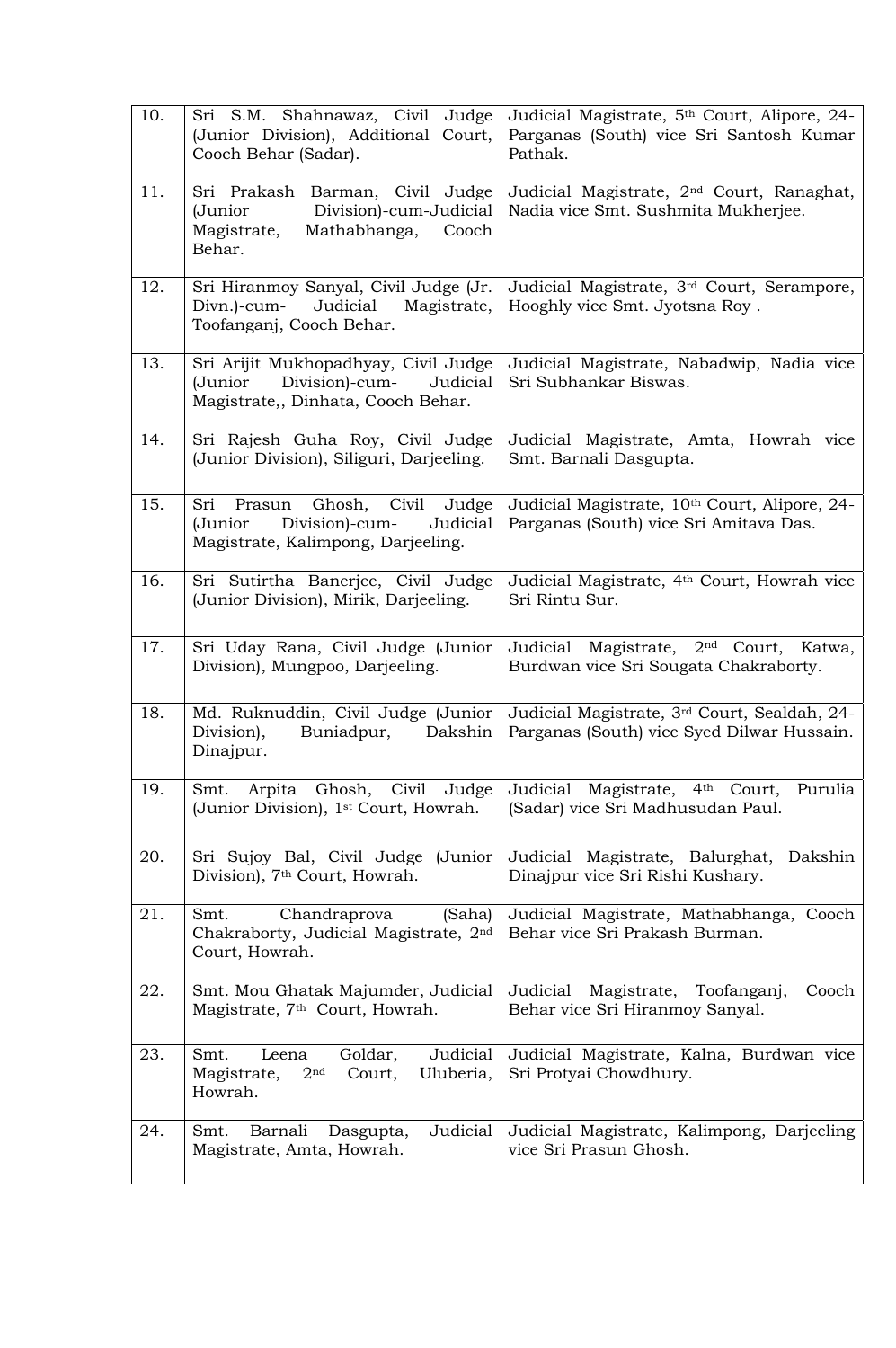| 25. | Sri Arnab Dutta, Civil Judge (Junior<br>Division), 2 <sup>nd</sup> Court, Hooghly.                                     | Judicial Magistrate, 1 <sup>st</sup> Court, Rampurhat,<br>Birbhum vice Sri Anindya Ray.               |
|-----|------------------------------------------------------------------------------------------------------------------------|-------------------------------------------------------------------------------------------------------|
| 26. | Sri<br>Aniruddha<br>Judicial<br>Saha,<br>Magistrate, 4 <sup>th</sup> Court, Hooghly.                                   | Judicial Magistrate, Mayabunder,<br>$A\&N$<br>Islands vice Sri Duri Venkat Srinivas.                  |
| 27. | Sri Suvadip Chowdhury, Judicial<br>Magistrate, 5th Court, Hooghly.                                                     | Judicial Magistrate, 2 <sup>nd</sup> Court, Port Blair,<br>A&N Islands vice Sri Pijush Ghosh.         |
| 28. | Sri Subrata Mukherjee, Civil Judge<br>(Junior<br>Division),<br>$1$ st<br>Court,<br>Arambagh, Hooghly.                  | Judicial Magistrate, Kalyani, Nadia vice Sri<br>Anupam Sarkar.                                        |
| 29. | Smt. Madhumita Basu, Civil Judge<br>(Junior<br>Division),<br>$1$ st<br>Court,<br>Chandannagore, Hooghly.               | Judicial Magistrate, Darjeeling Sadar vice<br>Sri Debajoyti Mukherjee.                                |
| 30. | Sri Amar Kishore Mahato, Judicial<br>Magistrate, 2 <sup>nd</sup> Court, Chanderngore,<br>Hooghly.                      | Judicial Magistrate, Tehatta, Nadia vice<br>vice Sri Tirthankar Bahttacharya.                         |
| 31. | Judge<br>Sri Subhajit Basu,<br>Civil<br>(Junior<br>Division),<br>3rd<br>Court,<br>Serampore, Hooghly.                  | Judicial Magistrate, Gorurbathan,<br>Darjeeling vice Sri Sandip Kumar Kundu.                          |
| 32. | Judicial<br>Smt.<br>Jyotsna<br>Ray,<br>Magistrate, 3rd Court, Serampore,<br>Hooghly.                                   | Judicial Magistrate, 3rd Court, Ranaghat,<br>Nadia vice Sri Raja Mukherjee.                           |
| 33. | Sri Prasanta Mukhopadhyay, Civil<br>Judge (Junior Division), Alipurduar,<br>Jalpaiguri.                                | Judicial Magistrate, 2 <sup>nd</sup> Court, Howrah vice<br>Smt. Chandraprova Saha Chakraborty.        |
| 34. | Judicial<br>Mondal,<br>Sri<br>Surajit<br>Magistrate, 1 <sup>st</sup> Court, Alipurduar,<br>Jalpaiguri.                 | Judicial Magistrate, 5th Court, Hooghly vice<br>Sri Suvadip Chowdhury.                                |
| 35. | Smt. Shrutirupa Ghosh nee Majee,<br>Civil Judge (Junior Division),<br>2 <sub>nd</sub><br>Court, Jangipur, Murshidabad. | Judicial<br>Magistrate,<br>Islampur,<br>Uttar<br>Dinajpur vice Sri Sourav Bhattacharya.               |
| 36. | Sri Deepto Ghosh, Civil Judge (Junior<br>Division),<br>2 <sup>nd</sup> Court, Krishnagar,<br>Nadia.                    | Judicial Magistrate, 2 <sup>nd</sup> Court, Alipurduar,<br>Jalpaiguri vice Sri Biswajyoti Chatterjee. |
| 37. | Sri Tirthankar Bhattacharya, Judicial<br>Magistrate, Tehatta, Nadia.                                                   | Magistrate,<br>$1$ st<br>Judicial<br>Court,<br>Suri,<br>Birbhum vice Smt. Suparna Chowdhury.          |
| 38. | Sri Indranil Chatterjee, Civil Judge<br>(Junior Division), Purulia (Sadar).                                            | Judicial Magistrate, 3rd Court, Barrackpore,<br>24-Parganas (North) vice Sri Asish Gupta.             |
| 39. | Madhusudan<br>Pal,<br>Sri<br>Judicial<br>Magistrate, 4 <sup>th</sup> Court, Purulia (Sadar).                           | Judicial Magistrate, 3 <sup>rd</sup> Court, Burdwan<br>vice Smt. Purba Kundu.                         |
| 40. | Sri Amitava Mukherjee, Civil Judge<br>(Junior Division), 1 <sup>st</sup> Court, Contai,<br>Purba Medinipur.            | Judicial Magistrate, 7th Court, Alipore, 24-<br>Parganas (South) vice Sri Animesh Ghosh.              |
| 41. | Smt. Hemantika Sundas, Civil Judge<br>(Junior Division), 2 <sup>nd</sup> Court, Contai,<br>Purba Medinipur.            | Judicial Magistrate, 7 <sup>th</sup> Court, Howrah vice<br>Smt. Mou Ghatak Majumder.                  |